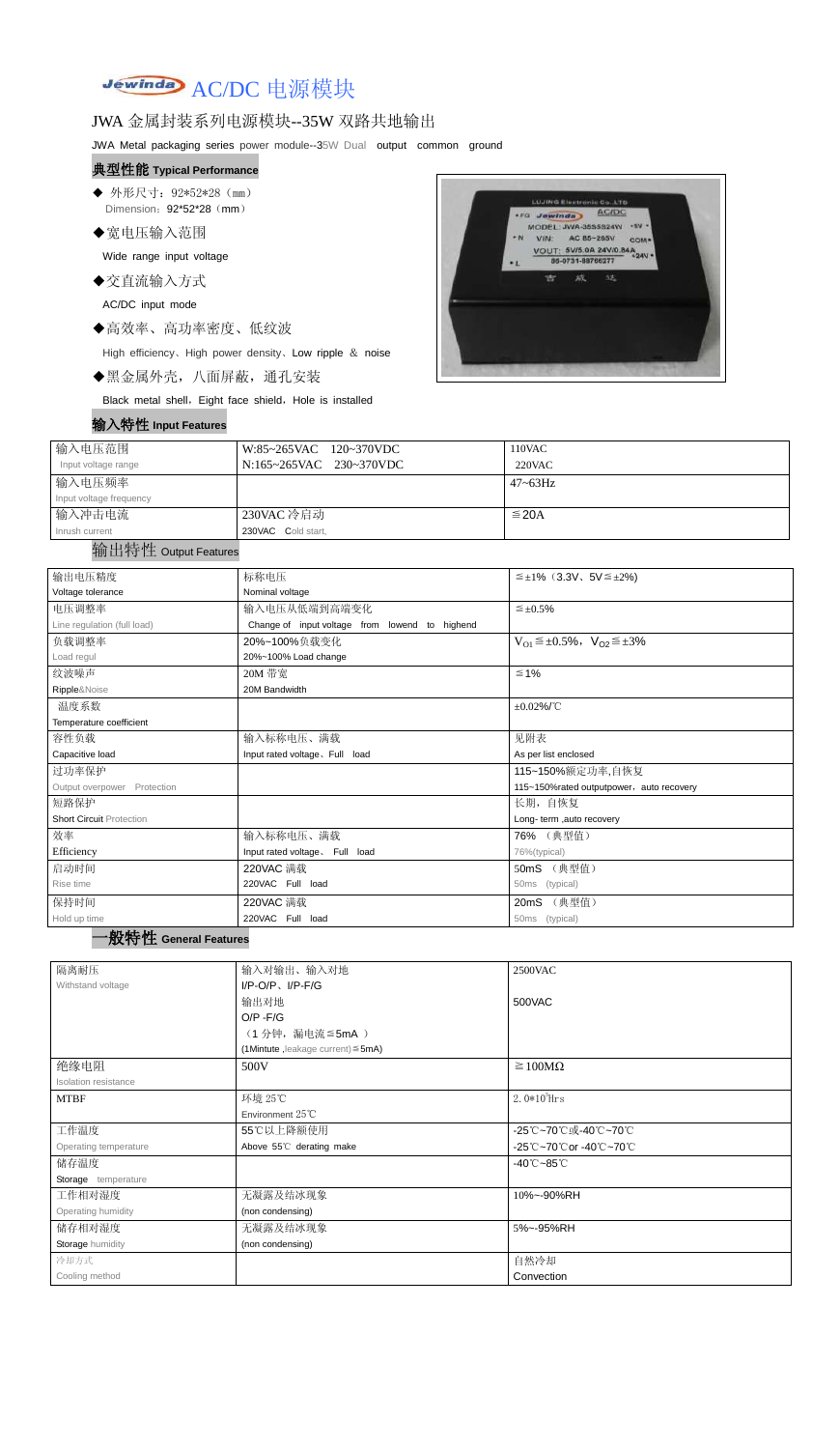### 容性负载 **Capacitive Load**

# 命名方式 **Naming Rules**



AC/DC Metal packaging power module



### 产品选型 **Product selection**

| 产品型号             | 输出电压 Output    | 输出电流           | 输出电压精度             | 纹波噪声           | 效 率        |  |
|------------------|----------------|----------------|--------------------|----------------|------------|--|
|                  | voltage        | Output current | Output voltage     | R&N            |            |  |
| Model No.        | V <sub>O</sub> | $\rm Io$       | tolerance          | $V$ (p-p) $mV$ | Efficiency |  |
|                  | $+5V$          | $0.40 - 3.50A$ | $\pm 2\%$          | 100mV          |            |  |
| JWA-35D5W(N)     | $-5V$          | $0.40 - 3.50A$ | $\pm 5\%$          | 100mV          | 76%        |  |
|                  | $+12V$         | $0.20 - 1.49A$ | $\pm 1\%$<br>120mV |                |            |  |
| JWA-35D12W(N)    | $-12V$         | $0.20 - 1.49A$ | $\pm 3\%$          | 120mV          | 80%        |  |
|                  | $+15V$         | $0.10 - 1.16A$ | $\pm 1\%$          | 120mV          |            |  |
| JWA-35D15W(N)    | $-15V$         | $0.10 - 1.16A$ | $\pm 3\%$          | 120mV          | 82%        |  |
|                  | $+24V$         | $0.08 - 0.75A$ | $±1\%$             | 150mV          |            |  |
| JWA-35D24W(N)    | $-24V$         | $0.08 - 0.75A$ | $\pm 3\%$          | 150mV          | 84%        |  |
|                  | $+5V$          | $0.50 - 5.00A$ | $\pm 2\%$          | 100mV          |            |  |
| JWA-35S555W(N)   | $+5V$          |                | $\pm 5\%$          | 100mV          | 76%        |  |
|                  | $+5V$          | $0.50 - 5.00A$ | $\pm 2\%$          | 100mV          |            |  |
| JWA-35S5S12W(N)  | $+12V$         | $0.08 - 0.83A$ | $\pm 3\%$          | 120mV          | 78%        |  |
|                  | $+5V$          | $0.40 - 4.00A$ | $\pm 2\%$          | 100mV          |            |  |
| JWA-35S5S15W(N)  | $+15V$         | $0.10 - 1.00A$ | $\pm 3\%$          | 120mV          | 79%        |  |
|                  | $+5V$          | $0.40 - 4.00A$ | $\pm 2\%$          | 100mV          |            |  |
| JWA-35S5S24W(N)  | $+24V$         | $0.06 - 0.63A$ | $\pm 3\%$          | 150mV          | 80%        |  |
|                  | $+12V$         | $0.20 - 2.50A$ | $\pm 1\%$          | 120mV          |            |  |
| JWA-35S12S5W(N)  | $+5V$          | $0.10 - 1.00A$ | $\pm$ 5%           | 100mV          | 72%        |  |
|                  | $+12V$         | $0.20 - 2.00A$ | $\pm1\%$           | 120mV          |            |  |
| JWA-35S12S12W(N) | $+12V$         | $0.08 - 075A$  | $\pm 3\%$          | 120mV          | 81%        |  |
|                  | $+12V$         | $0.20 - 2.00A$ | $±1\%$             | 120mV          |            |  |
| JWA-35S12S15W(N) | $+15V$         | $0.06 - 0.60A$ | $\pm 3\%$          | 1200mV         | 82%        |  |
|                  | $+12V$         | $0.20 - 1.50A$ | $\pm 1\%$          | 120mV          |            |  |
| JWA-35S12S24W(N) | $+24V$         | $0.07 - 0.70A$ | $\pm 3\%$          | 150mV          | 83%        |  |

注:因篇幅有限,以上只是部分产品列表,若需列表以外产品,请与本公司销售部联系。

Note:Due to space limitations ,the above list is only for some products, If other than a list of products, please contact the Company's sales department.

输出纹波噪声(峰-峰值)的测量,请参照模块测试说明中介绍的方法进行。

Output ripple noise measurement (peak - peak), please refer to the module test notes method is introduced.

| Vout:5V |                 | Vout: $12V$ , $15V$ |                 | Vout:24V           |                 |             |
|---------|-----------------|---------------------|-----------------|--------------------|-----------------|-------------|
|         | 推荐值             | 最大值                 | 推荐值             | 最大值                | 推荐值             | 最大值         |
|         | Recommendations | Maximum             | Recommendations | <b>Maximum</b>     | Recommendations | Maximum     |
|         | $1000\mu F$     | 4700µF              | $1000\mu F$     | 3300 <sub>µF</sub> | $470 \mu F$     | $1000\mu F$ |